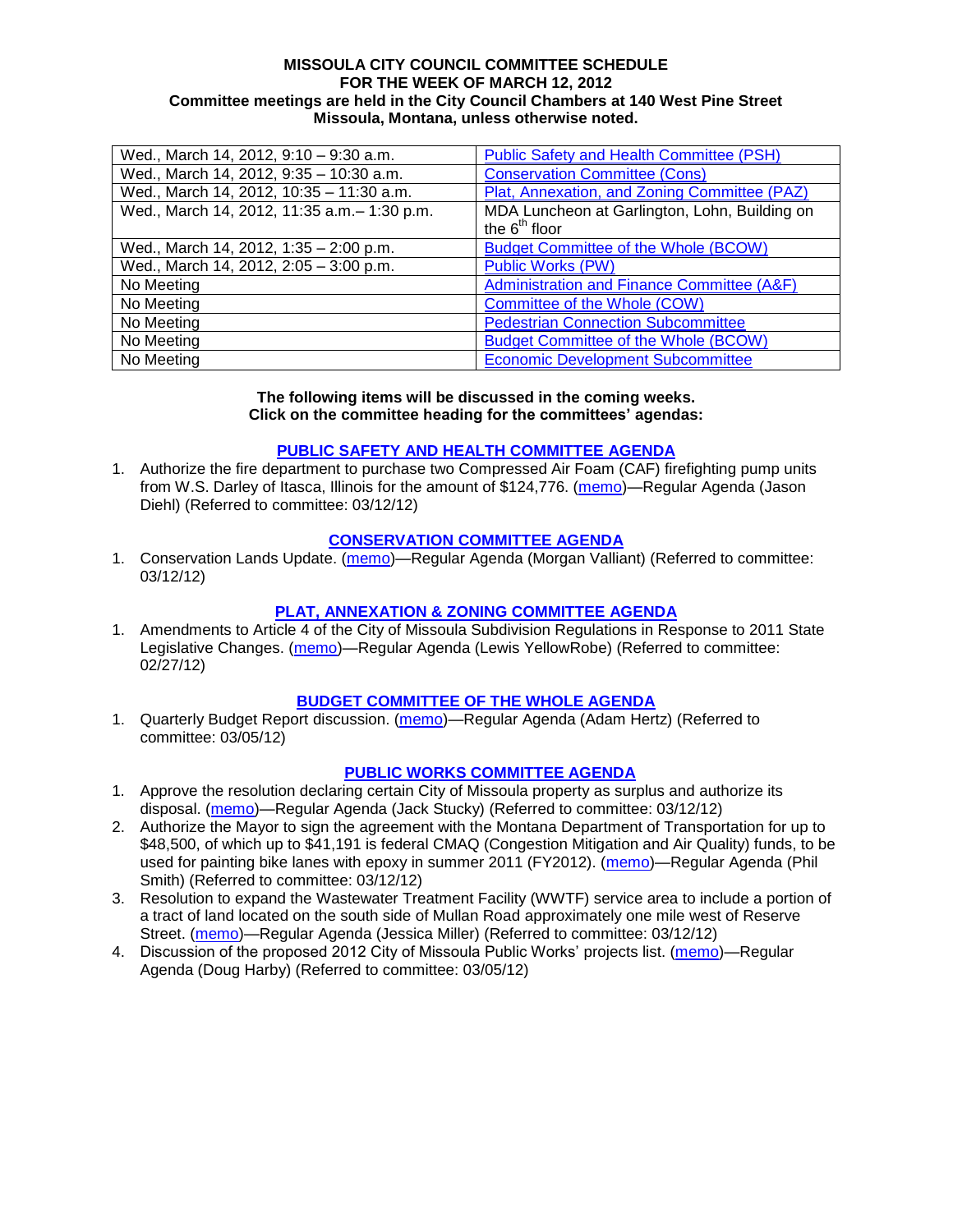### \*\*\*\*\*\*\*\*\*\*\*\*\*\*\*\*\*\*\*\*\*\*\*\*\*\*\*\*

#### **The following items have been referred to City Council committees, but the committees will not discuss them in the coming week:**

# **PUBLIC SAFETY AND HEALTH COMMITTEE**

- 1. Police Department Update Ongoing in Committee. (Mark Muir)
- 2. Fire Department Update Ongoing in Committee (Jason Diehl)
- 3. Health Department Update Ongoing in Committee. (Ellen Leahy)
- 4. Eat Smart Coalition information. [\(memo\)](http://www.ci.missoula.mt.us/DocumentView.aspx?DID=6776)—Regular Agenda (Jason Wiener) (Referred to committee: 07/11/2011)
- 5. Discuss revisiting cell phone restrictions. [\(memo\)](http://www.ci.missoula.mt.us/DocumentView.aspx?DID=7420) Regular Agenda (Dave Strohmaier) (Referred to committee: 10/17/11)
- 6. Discuss air quality issues related to railroad operations in and through Missoula. [\(memo\)](http://www.ci.missoula.mt.us/DocumentView.aspx?DID=7495)—Regular Agenda (Dave Strohmaier) (Referred to committee: 10/24/11)
- 7. Discussion with Crime Victim Advocate Office. [\(memo\)](http://www.ci.missoula.mt.us/DocumentView.aspx?DID=8109)—Regular Agenda (Jon Wilkins)(Referred to committee: 02/06/12)

## **CONSERVATION COMMITTEE**

- 1. Discuss the city's strategy to complete a boundary survey of Greenough Park. [\(memo\)](http://www.ci.missoula.mt.us/DocumentView.aspx?DID=5875)—Regular Agenda (Dave Strohmaier) (Referred to committee: 04/04/2011)
- 2. Approve and authorize the Mayor to sign an amendment to the agreement with Territorial Landworks, Inc. (TLI) in an amount not to exceed \$136,702.37 for professional services, including engineering, surveying, and construction management for Project #PR 08-02 GCT, Grant Creek Trail, CTEP #STPE 8199(105). [\(memo\)](http://www.ci.missoula.mt.us/DocumentView.aspx?DID=7494)—Regular Agenda (Dave Shaw) (Referred to committee: 10/24/11)

# **PLAT, ANNEXATION & ZONING COMMITTEE**

- 1. Annexation. (see separate list at City Clerk's Office for pending annexations) (Ongoing in Committee)
- 2. Ongoing discussion of City planning issues with members of the Planning Board.—Regular Agenda (Bob Jaffe) (Referred to committee: 3/20/06)
- 3. Amendment Article 7. Error Corrections and Adjustments to the subdivision regulations to allow for restrictions or conditions placed on a plat by the governing body to be amended or removed by a future council. [\(memo\)](http://www.ci.missoula.mt.us/DocumentView.aspx?DID=7568)—Regular Agenda (Lyn Hellegaard) (Referred to committee: 11/07/11)
- 4. Remove impediments to affordable housing development in Missoula: Revise accessory dwelling unit provisions. [\(memo\)](http://www.ci.missoula.mt.us/DocumentView.aspx?DID=8421)—Regular Agenda (Alex Taft) (Referred to committee: 03/12/12)

## **ADMINISTRATION AND FINANCE COMMITTEE**

- 1. Approve claims. (Ongoing) (Consent Agenda)
- 2. Approve journal vouchers. (Ongoing) (Consent Agenda)
- 3. Approve budget transfers. (Ongoing) (Consent Agenda)
- 4. Amend Council rules to change the Council's regular meeting schedule to two meetings per month [\(memo\)](http://www.ci.missoula.mt.us/DocumentView.aspx?DID=4027).—Regular Agenda (Marty Rehbein) (Referred to committee: 06/07/10)
- 5. Discuss the disposition of surplus city land. [\(memo\)](http://www.ci.missoula.mt.us/DocumentView.aspx?DID=4862)—Regular Agenda (Nancy Harte) (Referred to committee: 10/25/10)
- 6. Review the city's current policy for charging the public for various city-produced documents [\(memo\)](http://www.ci.missoula.mt.us/DocumentView.aspx?DID=5143) Regular Agenda (Dave Strohmaier) (Referred to committee: 12/06/10)
- 7. Review Missoula's insurance experience, particularly work comp; propose improvements if warranted. [\(memo\)](http://www.ci.missoula.mt.us/DocumentView.aspx?DID=6381)—Regular Agenda (Ed Childers) (Referred to committee: 05/09/2011)
- 8. A resolution affirming its supported enforcement of the Hatch Act and appointing the City of Missoula Human Resource Director to serve as the Hatch Act Information Officer to inform the City's officials and employees of the provisions of the Hatch Act and monitor compliance with the provisions of the Hatch Act. [\(memo\)](http://www.ci.missoula.mt.us/DocumentView.aspx?DID=8424)—Regular Agenda (Nancy Harte) (Referred to committee: 03/12/12)
- 9. Approve reviving the Economic Development Subcommittee for the next year with monthly meetings beginning in April to identify needs and possible solutions to Missoula's technology infrastructure that would help existing businesses expand and increase the city's competitive advantage in recruiting new companies. [\(memo\)](http://www.ci.missoula.mt.us/DocumentView.aspx?DID=8435)—Regular Agenda (Caitlin Copple) (Referred to committee: 03/12/12)

## **PUBLIC WORKS COMMITTEE**